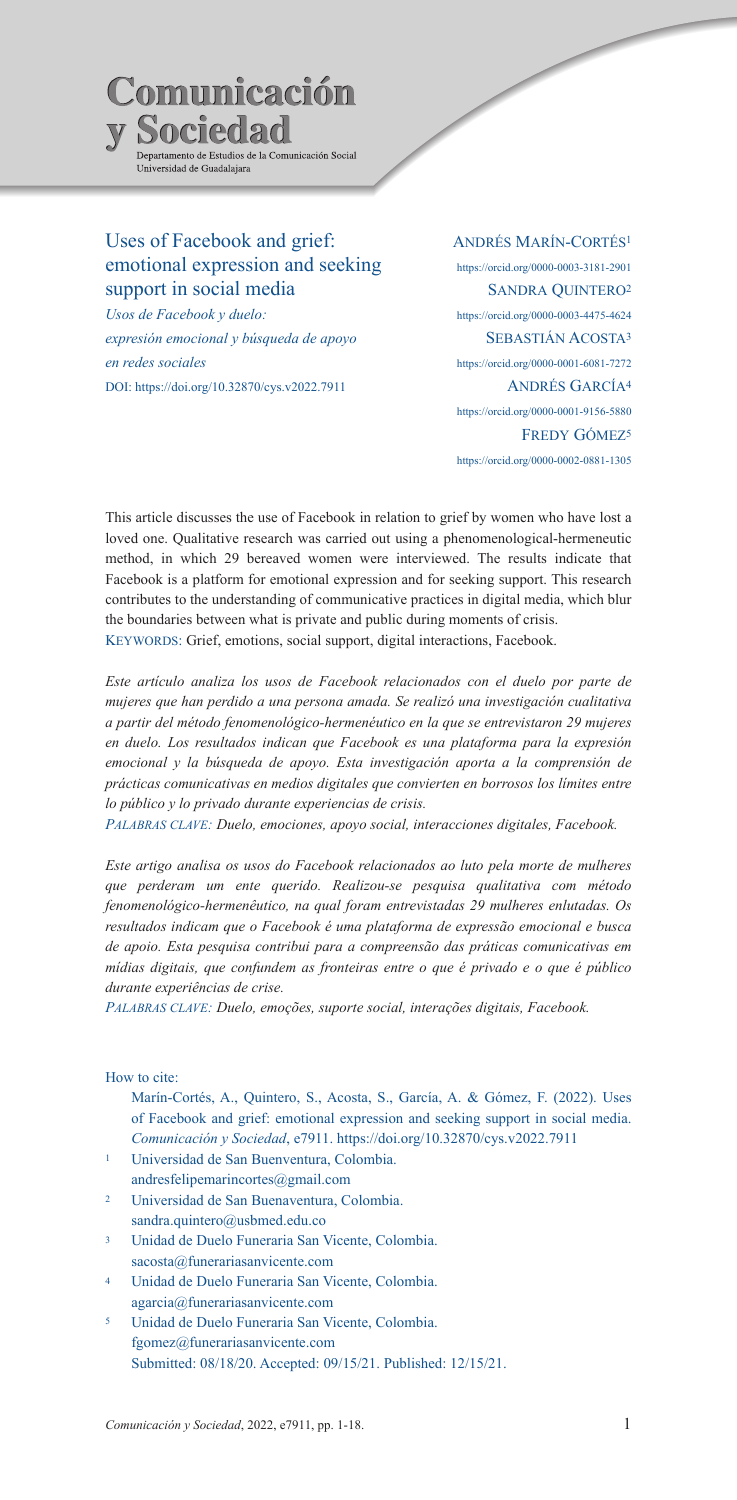# **INTRODUCTION**

When the social network Facebook was created in 2004, its creators and users did not imagine that people grieving for the loss of a loved one would use it in such diverse ways. Today, however, this social network offers multiple tools for expressing grief. For example, Facebook has a service for creating memorial pages for friends and family to remember those who have died by visiting their profile and interacting with it. In addition, users of the platform often spontaneously create online support groups concerned with the topic of grief, in which content is shared, emotions are expressed and mutual help is offered (Tudela de Marcos & Barrón, 2017). Facebook is also used for the bereaved to contact mental health professionals who offer accompaniment during grieving experiences. Thus, commemorating, interacting and seeking support on social networks evokes experiences similar to those that used to be found only in cemeteries (Dilmaç, 2016; Lamilla, 2016; Moore et al., 2019; Willis & Ferrucci, 2017).

Grief is an emotional experience that requires the ability to identify strategies for accepting death and adapting to it (Bermejo et al., 2016; Gamba-Collazos & Navia, 2017). Among the most common strategies for coping with grief is the practice of rituals. Traditionally, communities have used these as a way to help the bereaved deal with their emotions throughout the grieving process. In this context, the social sciences have begun to question the ways in which grief is currently experienced, and its relationship with the use of information and communication technologies (ICTs).

Döveling (2015) points out that emotional expression in face-toface settings during a grieving process is characterized by the search for social support to process emotions such as grief and sadness. In addition, grief cannot be understood as a one-dimensional emotional experience, as it involves emotions such as fear, guilt, anger and despair. In the case of emotional regulation during grief, people are challenged to use intraindividual and interpersonal strategies to cope with it (Gross, 2008).

Given the widespread use of social networks and ICTs in everyday life (Feijoo & García, 2016), it is necessary to understand how death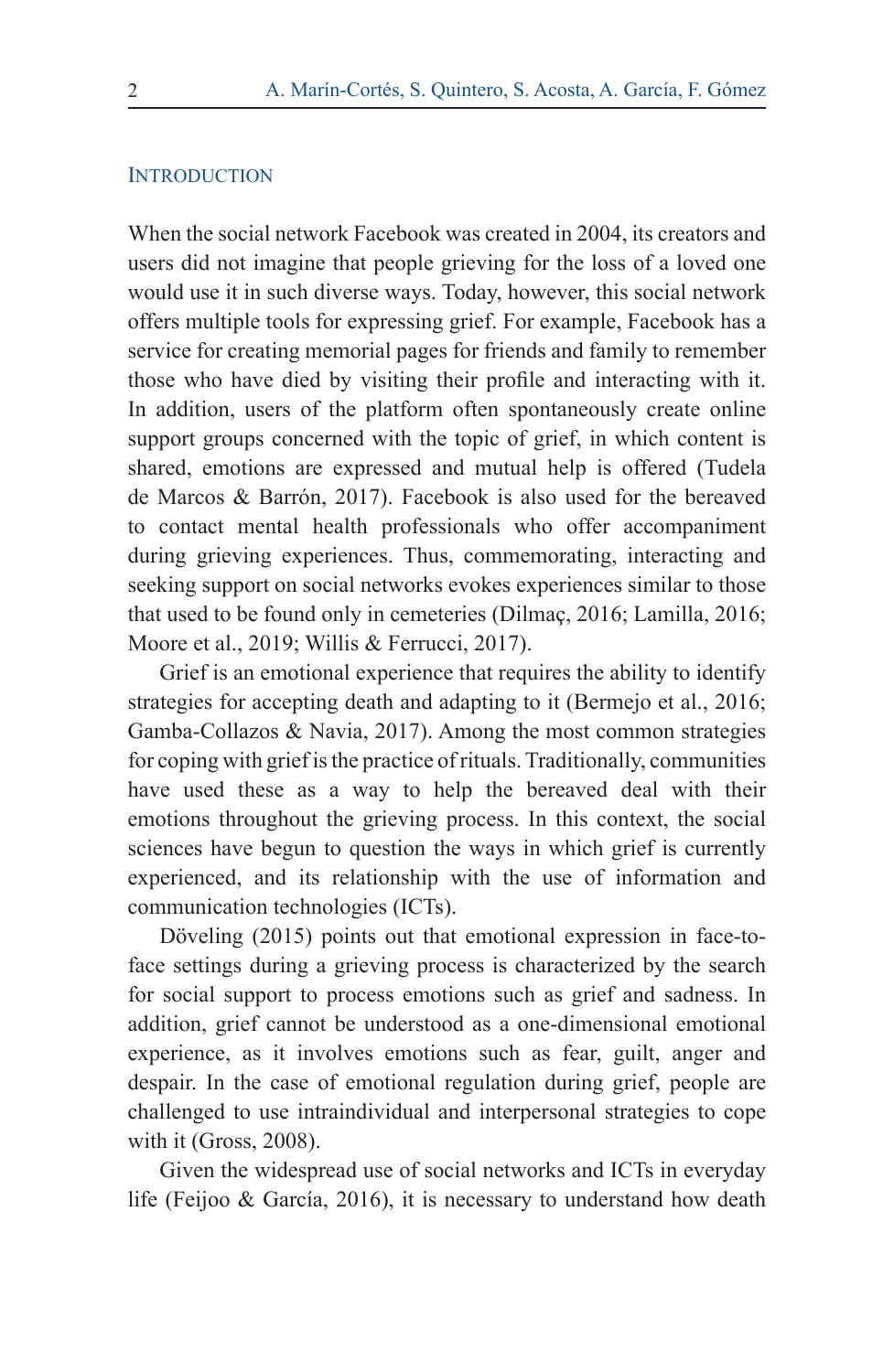is dealt with in the digital era. Social networks offer a space to record and share experiences (Gurevich, 2016), including the experience of grief. Since the emergence of platforms such as Facebook, the bereaved have the possibility to post their memories, emotions and wishes to a wide audience (Perluxo & Francisco, 2017). Social networks allow for interaction with the digital profile of the deceased, sharing information with family and friends, and discussing topics concerning death (Blower & Sharman, 2019; Giaxoglou et al., 2017; Moore et al., 2019).

In relation to online support groups and their impact on mental health, Hartig and Viola (2016) found that 48% of their sample report feeling less intense grief since they began to participate in digital support communities. Furthermore, those who stayed for a year or more in such groups felt that their grief decreased, compared to those who stayed for less time. Perluxo and Francisco (2017) suggest that Facebook facilitates social support from different sources simultaneously. According to the authors, such support contributes to the restructuring and reorganization of the grieving process. For their part, Moyer and Enck (2018) note that the use of Facebook allows bereaved users to commemorate their deceased loved ones, maintain a connection with them, express emotions, and remember special occasions.

The bereft that use Facebook to express their emotions consider this practice to normalize the grieving experience, removing the sense of shame that is often attached to this experience (Moyer & Enck, 2018). Some research has found that posting photos on Facebook is a way to maintain a bond with the deceased, combat grief, and accept the reality of the situation (Keskinen et al., 2019). Facebook's algorithm that generates videos of deceased loved ones between contacts offers a new way for the bereaved to relate to those they have lost. Thus, social networks are not only information mediators, but technologies that transform practices of remembering (Lambert et al., 2018).

Traditionally, the experience of grief has been characterized as belonging to the private sphere. However, in the face of the huge influence of social networks, there have been changes in the forms of ritualization, which were previously intimate in nature but which have now acquired a public character (Perluxo & Francisco, 2017). This change has reintroduced grieving processes into the collective sphere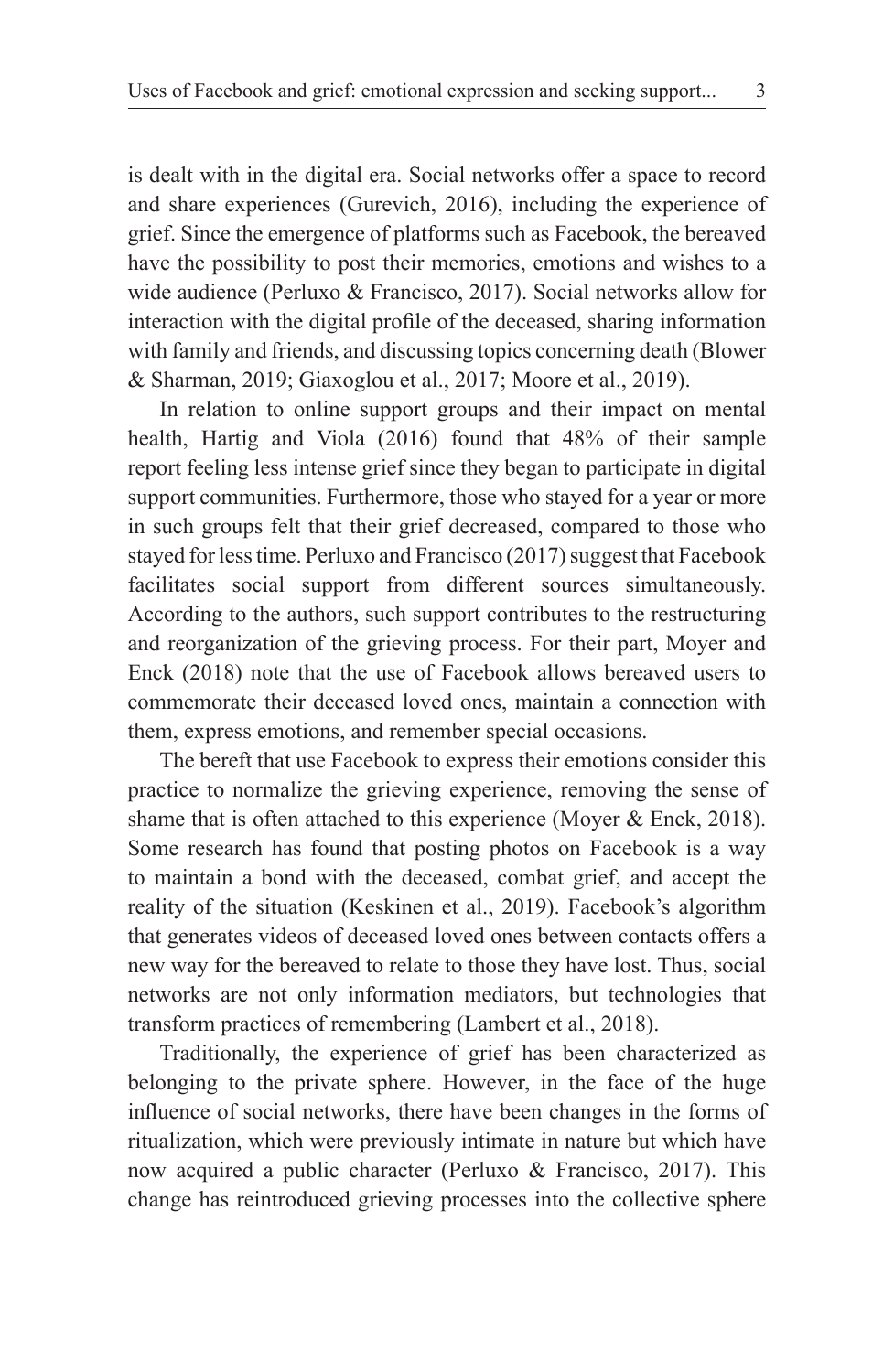and has facilitated the public expression of private thoughts about loss (Cesare & Branstad, 2018).

Social networks allow their users to express themselves by posting texts, images and videos. They even provide the possibility for some people to join funeral rituals virtually, allowing them to see the deceased or talk to family and friends by video call (Bravo, 2017).

This research was conducted with users of the Bereavement Unit of the San Vicente Funeral Home in Medellin (Colombia). This institution offers psychological support services to people going through the experience of the death of a loved one. At the Bereavement Unit, users find psychology professionals who accompany them through psychotherapy and support groups. During the last few years, the professionals of the unit have realized that part of people's experience of grief occurs through online interaction and communication. Within this framework, the present study aims to find out whether the use of digital social networks favors the grieving process and the tasks involved. This work is novel, both for the field of the psychology of grief and for the field of communication and digital interaction studies.

The research aims to understand how Facebook is used by women going through a mourning process for the loss of a loved one. The study was conducted with the purpose of widening our knowledge in this field, in order to clarify whether interactions on social networks favor processes of grieving, and whether they promote states of emotional well-being.

### **METHOD**

This research had a qualitative design, using a phenomenologicalhermeneutic method (Ayala, 2008; Salgado, 2007), and was concerned with interpreting the uses of Facebook related to processes of grief for the loss of a loved one. Phenomenology-hermeneutics is a method that focuses on the study of lived experiences, analyzing the meanings that subjects construct about them (van Manen, 2003).

### *Participants*

The sample consisted of 29 adult women between the ages of 22 and 61, residents of Medellin, from middle-class socioeconomic sectors. All of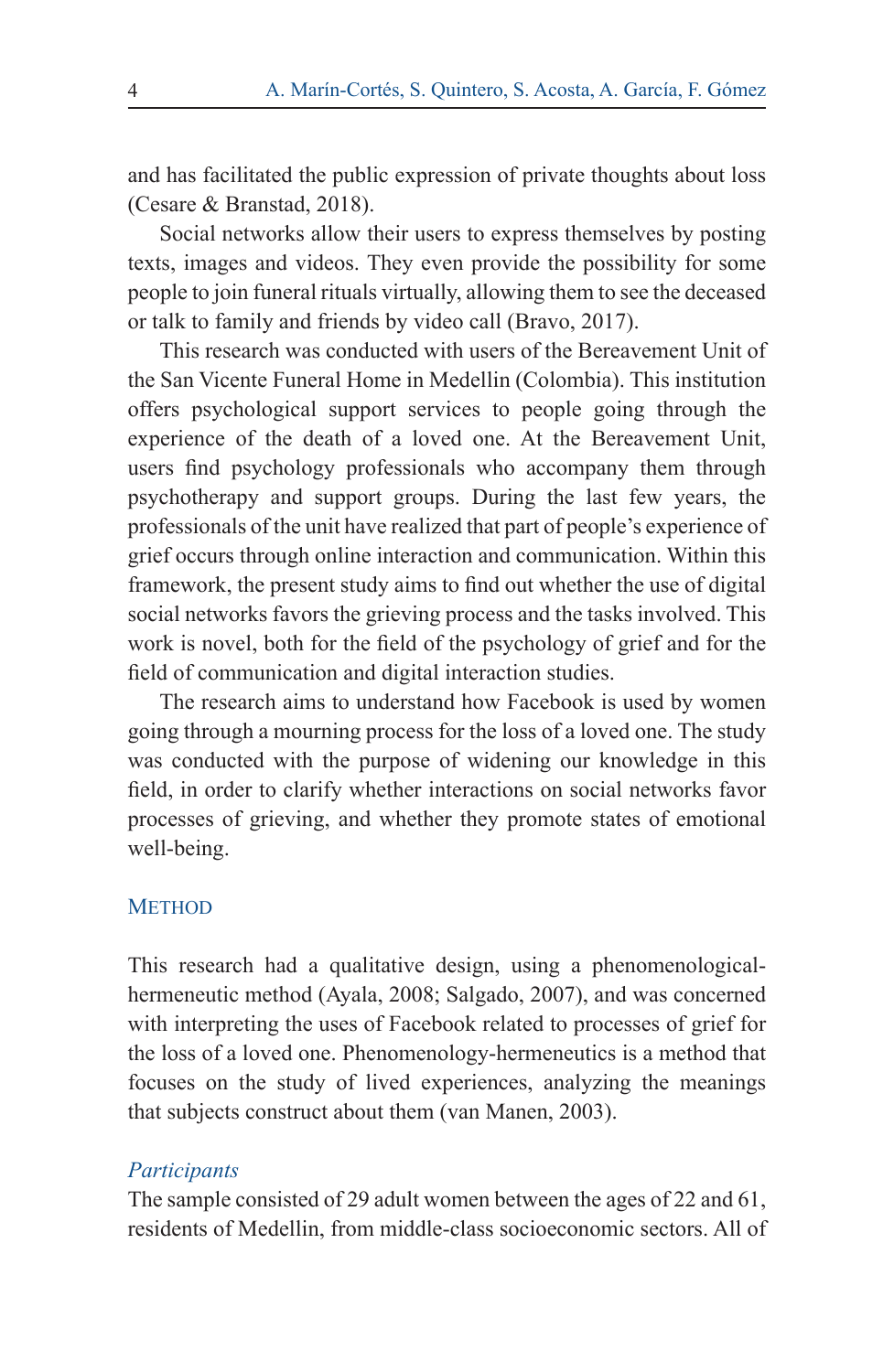them are users of the Bereavement Unit of the San Vicente Funeral Home. This was a condition for their participation in the research, since it was required that, as part of the emotional care of the participants, they should have at their disposal the accompaniment of a psychotherapist on the subject of grief.

# *Instruments*

The data generation technique was the unstructured, in-depth interview (Schettini & Cortazzo, 2016). First, the interview guide inquires about the kinship and nature of the relationship between the bereaved and the deceased. Second, it explores the uses of Facebook by the bereaved during their grieving process. The interviews had an average duration of 60 minutes.

# *Procedure*

The participants were invited through the support groups of the Bereavement Unit of the San Vicente Funeral Home, located in the city of Medellin. A first meeting was held with those interested in participating in the research, in which the objectives, method and technique of the study were presented. In addition, their doubts and concerns were answered. In this phase, both men and women were invited; however, 100% of those interested were women.

An appointment was then arranged with the participants, in which the ethical conditions of their participation in the study were clarified and the informed consent document was signed. Each person was assigned an alphanumeric code with which they were identified in the following phases of the study. Finally, the interviews were conducted and recorded in digital audio format.

A strictly inductive logic guided the data analysis. First, a microanalysis was carried out to segment and code the audios (Strauss & Corbin, 2002). As a result of this process, 245 codes were generated referring to the uses of Facebook in relation to the experience of grief for the loss of a loved one. The conceptual density criterion (Monge, 2015) allowed the codes to be grouped into the following categories: emotional expression, search for support, and interaction with the profile of the deceased. Atlas Ti v.7.0 software was used for the data transformation process.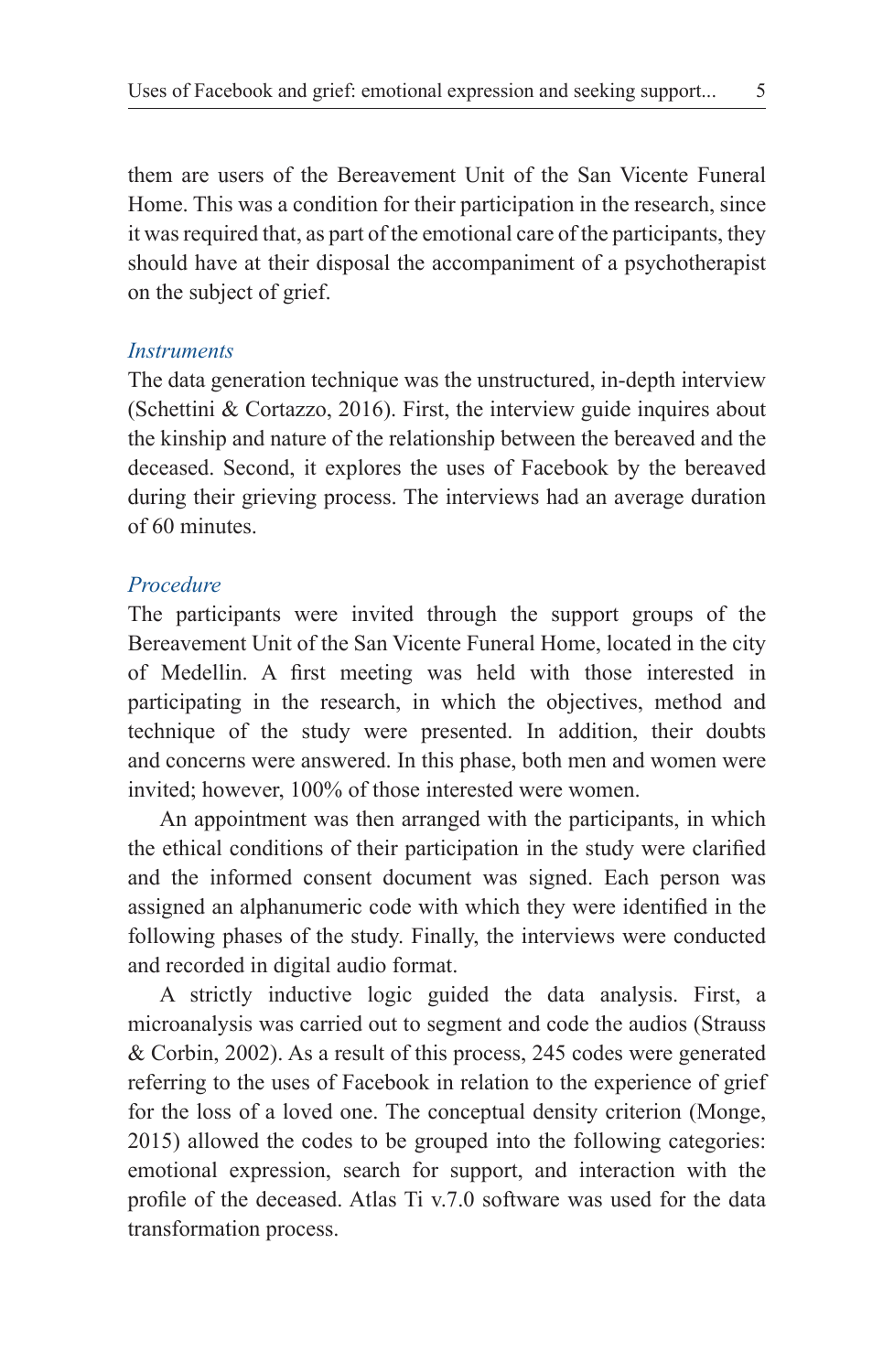### *Ethical considerations*

The Bioethics Committee of the University of San Buenaventura evaluated and granted its approval for the execution of the research. The study was rated by the Committee as minimal risk. However, in order to ensure the psychological health of the women participants, psychologists with experience in clinical grief and qualitative research conducted all interviews. The participants had access to the psychological care services of the Bereavement Unit, such as individual psychotherapy and support groups. Finally, this study was directed in accordance with Colombian Law 1090 of 2006, which regulates research in psychology.

### **RESULTS**

The research results are presented below. The findings are grouped into three sections that correspond to each of the categories constructed during the data analysis process: 1) emotional expression; 2) search for support; and 3) interaction with the profile of the deceased.

# *Facebook as a platform for emotional expression*

Women going through a grieving process use Facebook to express emotions related to grief. For the case of this study, emotional expression is considered as a form of catharsis –in the vernacular sense of the word–. The ways in which painful emotions are expressed are: posting photos and messages or sharing songs. In turn, when such expressions find a response from the Facebook audience, participants interpret these interactions as manifestations of emotional support.

At the beginning, it was for me to transmit to people everything I was feeling. I would post photos, messages that came to me during the week or, when I was feeling very bad I would write "Why does it hurt so much?" When people expressed their support, I was happy (Matilde, 43 years old).

Although the participants know that their messages will not reach the direct recipient, i.e. the deceased, they will nevertheless be received by indirect recipients, i.e. the audience of their social networks. Thus, emotional expression during the grieving process is intended for two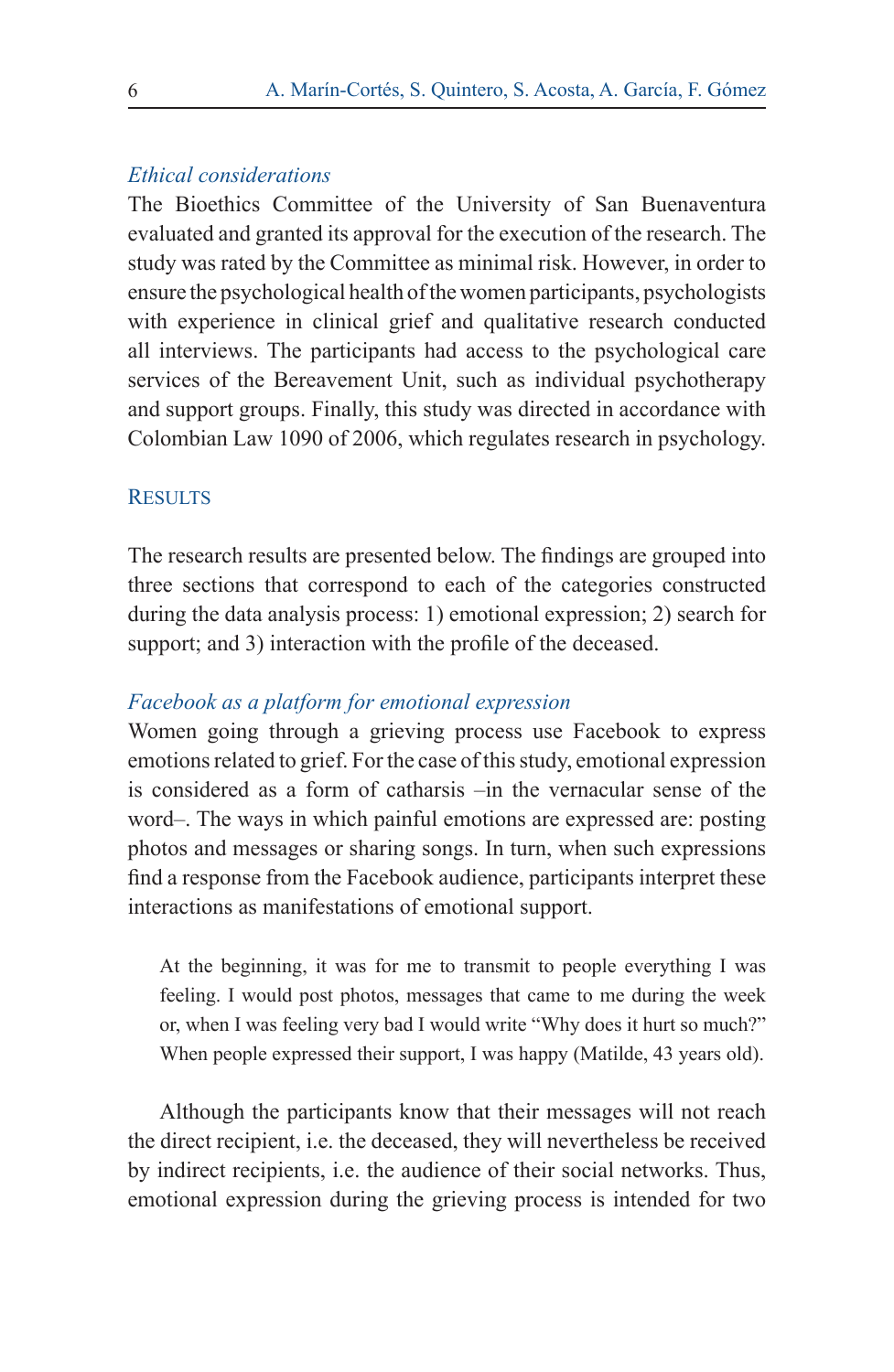subjects: the person who has died and the large number of viewers who make up the social network. Even when the messages could be written in a private diary, the participants feel encouraged to post them on a digital platform, where they become visible to many people.

One day, I posted a picture of her, telling her "I miss you", "my dear, how much I miss you", "dear mother, dear mother, I carry you in my heart". At Christmas I also posted that I missed her a lot (Nubia, 50 years old).

Participants find in Facebook, on the one hand, a channel to express their emotions, and on the other hand, various ways to express themselves emotionally. That is, this social network provides both the platform for emotional expression, for example, in the profile of the deceased user, and the resources for such expression, for example, with likes, reactions, posts, comments, etc. In addition, the place that Facebook occupies in the emotional experience of the bereaved takes on greater relevance when they perceive that in other settings, for example in their family, they are not listened to when they want to talk about their grief. Most of the participants report that in face-to-face interactions they are pressured not to talk about their emotions or the deceased person. On social media, however, there is always someone who responds positively to their posts.

It's a way of expressing myself. It's a way of expressing what I feel, through the networks, because very few people listen to me anymore (Jenny, 50 years old).

For women going through a process of grieving for the loss of a loved one, the emotions they express on Facebook are indeed what they feel. It is not a mask or a pose, but a genuine manifestation of their emotional life. In addition, participants report that the use of social networks is linked to the immediacy of their emotional experience. This makes sense within the framework of the structural design of social networks, which include live posting options, and also take advantage of the connectivity and portability of cell phones.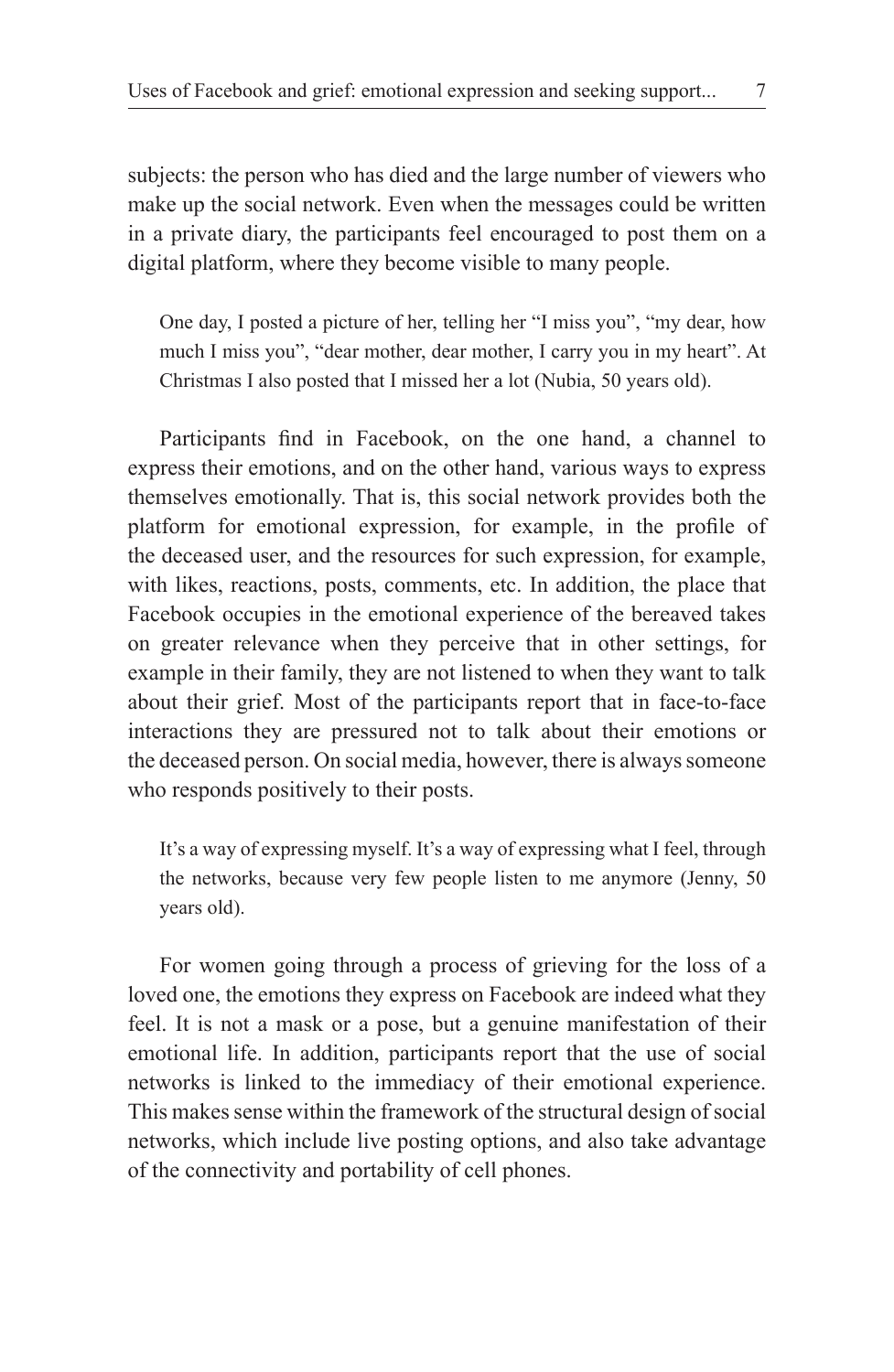I say that when you post an emotion on Facebook, it is what you are feeling at that moment. I use Facebook by posting pictures and some statuses of how I was feeling at that moment. Expressing how one is feeling at that moment (Katherine, 45 years old).

The participants state that, during the first phases of the grieving process, Facebook is a useful tool for expressing their emotions and seeking the support they consider so necessary during these vital moments. The posting of photographs, which characterizes the social networks, is accompanied by texts referring to the emotions experienced by the users. Thus, emotional communication takes the form of two registers: iconic and textual. This enriches the experience of the participants, as well as that of the other users of the social network who are the consumers of this content.

I put a photo, and then I wrote what I was feeling. At the beginning it was a way to feel support, and to be able to express what I was feeling. I post the photo and, according to what I see in the photo, I write how I feel (Luz, 38 years old).

# *Search for support on digital platforms*

Study participants often join online groups that address the topic of grief. These groups promote emotional expression, access to scientific information, and content about grief, death, and acceptance. This generates the perception that others who have also experienced loss understand their experience. In this type of group, participants offer and receive mutual support. In addition, the women interviewed reproduce in their own profiles the postings found in the online groups. The purpose of this practice is to ensure that messages reach new people who are going through a grieving process.

I looked for another group. It's called "I have an angel in heaven". There I watch videos, look at comments and I share all that. Many of those things I share with the people I have added on my Facebook page (Alba, 49 years old).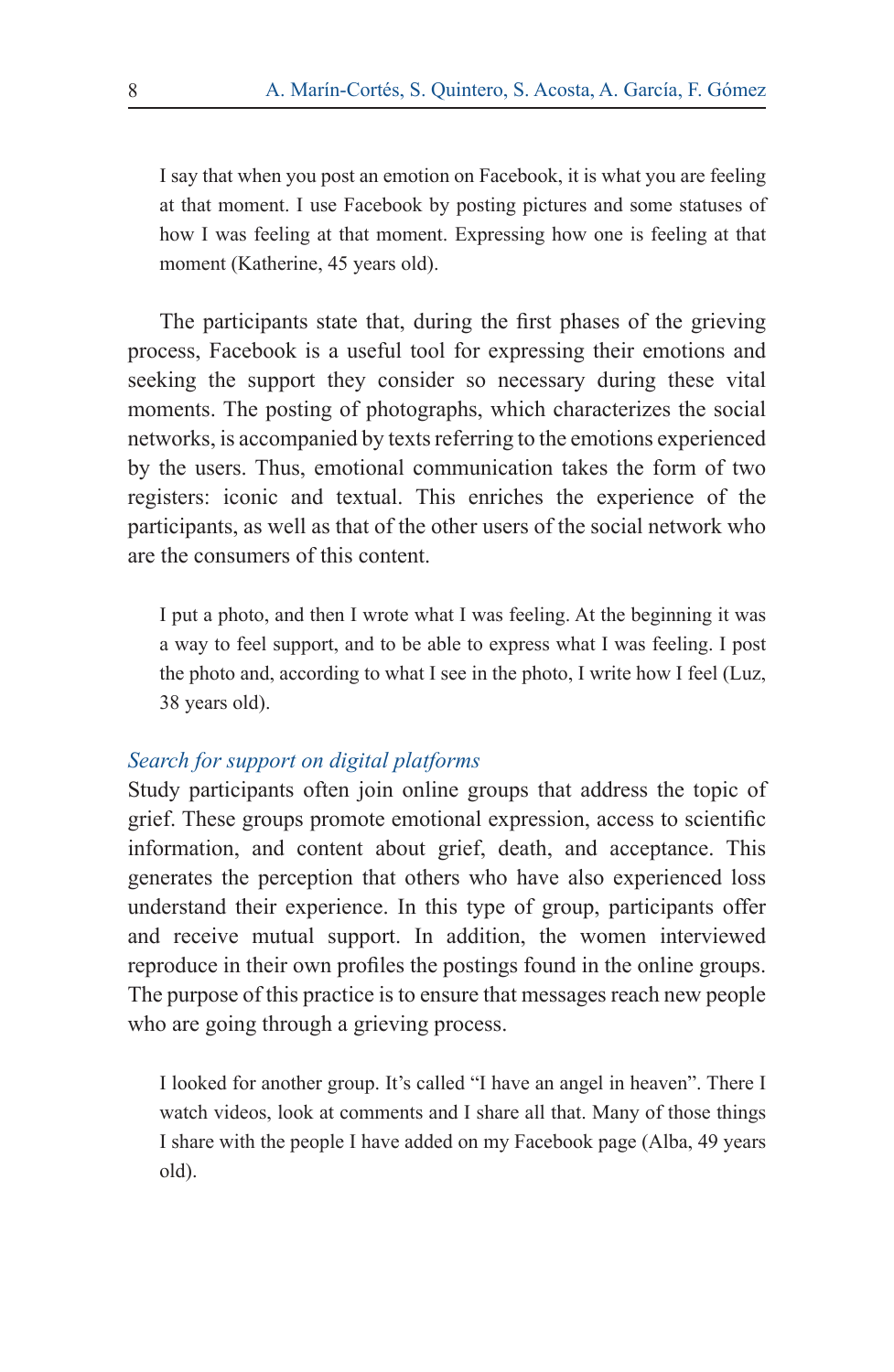On the other hand, Facebook is a place where they can find help, both for themselves and for those close to them. For this reason, women join online groups and pages where they look for scientific posts that help to clarify their process. On these sites they find psychological support, which gives them confidence and clarity about the phases of emotional processing they are going through. In addition, they receive answers to their questions about how to cope with their loss, and how to develop strategies for the resignification of their life without their loved ones.

The articles I have read have helped me. In fact, they are from psychologists who post a lot there. I have several pages of psychologists; so at times I read things like that, which helps me a little bit (María, 54 years old).

Facebook offers people in a grieving process the possibility to support others, either by commenting on posts, reacting to posts, interacting with other members of grief support groups, or offering advice based on their experience. The above indicates a desire to give back the support found within the social network. It is a way of transmitting the lessons learned and an attempt to "help oneself by helping others". This indicates that alleviating the pain of grief is achieved through interactive support processes, both what is received and what is offered.

I really like to post little phrases about grieving, about overcoming, that yes, you can, that storms have to pass, that after a storm the sun comes out. Because I like to show many people who are going through the same situations I went through when I experienced such hard times, that you can overcome it all, yes, we are capable of it (Dora, 48 years old).

Facebook is a free access tool for pain relief. Its users can access it whenever they wish, as long as they have an Internet connection. Although in the early stages of grief, the purpose of its use is to unburden oneself emotionally, in later stages the perception of its usefulness as a tool for giving and receiving support increases. This results in the generation of emotional states of relief and well-being for the bereaved, due to the perception of being accompanied in this process.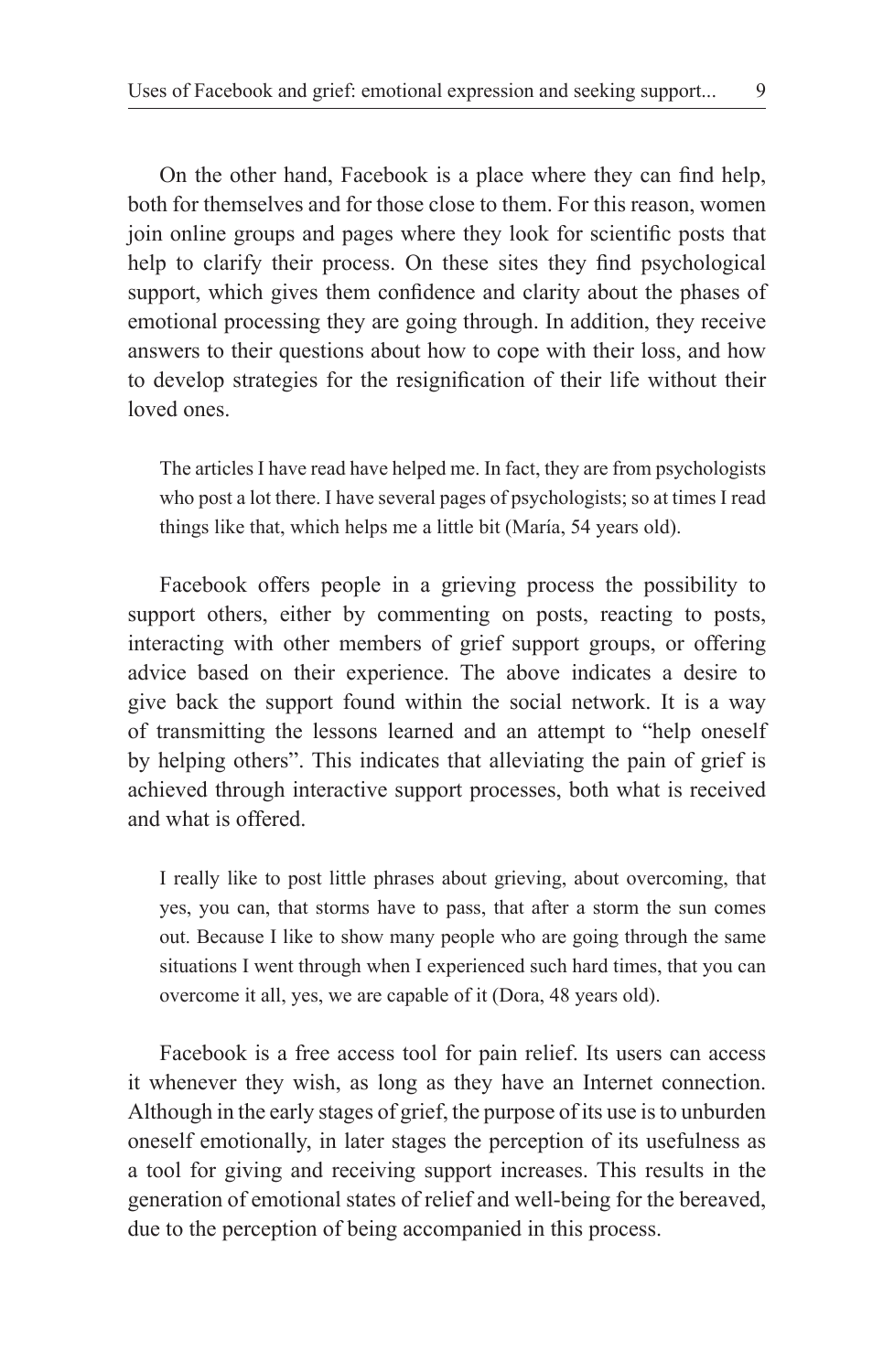It was not a premeditated thing. It just happened. When I saw that I was writing and that people wrote back to me and that people asked me how I was doing, how my spirits were, that was nice for me, to see that at least the people on the network were writing to me (Catherine, 29 years old).

The tools developed by Facebook for interaction between users play a fundamental role in the perception of support. A like, a message, or an emoticon are responses that let the bereaved know that they have been seen, recognized and understood. Importantly, digital interactions convey emotions and attitudes such as caring and acceptance. Ultimately, these are the psychosocial aspects that make it possible to process grief and lessen the feeling of loneliness.

For me it has been very satisfying to be able to tell my friends, as well as my friends' friends, how I am doing. Also, I receive support from them, because they immediately send me a sad face, a happy face, or a comment which provides support (Isabel, 29 years old).

*Interaction with the profile of the deceased to keep their memory alive* The participants report that they habitually visit the Facebook profile of the deceased person. The women interviewed interact with the profile of the person who died, looking at their photographs or liking the posts they made during their lifetime. The images stored in the social network have a special meaning for the bereaved. It is a way of preserving memories and having permanent access to them. They are always there and can be viewed from anywhere. For this reason, the study participants consider it important that the social network account of the deceased is kept active.

I used to visit my husband's profile to look at photos, to remember things, moments. He had posted some very nice pictures, it was easier for me to download them from his profile than to start looking for them (Paola, 37 years old).

The possibility of visiting the Facebook profile of the deceased brings the bereaved closer to a repository of texts and images that show how that person felt about the world. This allows the participants to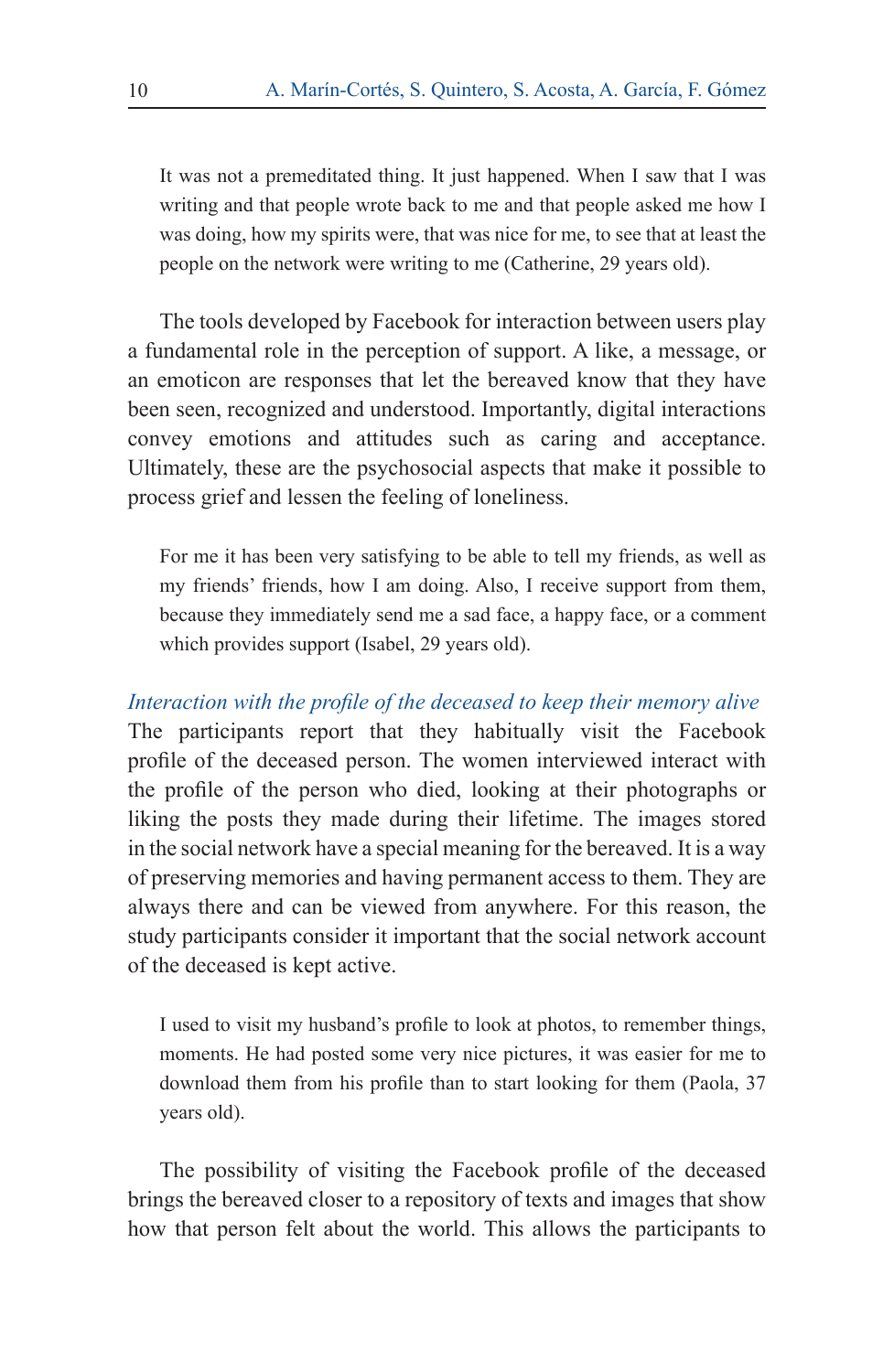access a sort of intimate memory where the deceased narrated his or her life and highlighted the significant milestones in it. This contact produces a sense of closeness with the deceased, as if by accessing this content they were also accessing, in some way, the life of their loved one. For the participants, this is a way of maintaining a bond and mitigating their absence.

When I look at my sister's profile, to tell you the truth, it's kind of hard. It makes me sad, but it's like the way to see her, to look at the things she shared. It's the only way I have to see her, to express my feelings. I thank God for the shared moments. I always write to her that I miss her very much (Rosa, 46 years old).

Accessing the deceased's posts places the bereaved in an unusual situation: the digital content remains over time, but its interpretation varies with the changing circumstances. What could once have been an incomprehensible post may acquire a new meaning, especially when it comes to messages or posts with reflections. From these new interpretations, interactions arise between the bereaved and the content, which, according to the participants, is a form of communication with the loved one.

My mom had a page called "I am a survivor". I check it out a lot. It's very spiritual. She posted things like health tips, cancer management, but also very spiritual things, things that I have only recently come to fully understand. So it is through the profile and that page that I can feel she is talking to me (Dora, 49 years old).

The profile of the deceased becomes a space where participants ritualize periodically, on anniversaries and special dates. Memorial messages with emotional content are posted there, which validate the bond with the person who died. Friends and family members use the network to express their emotions. This prevents the profiles of the deceased from being closed or deleted, as they are attributed with a special status, making them places where it is permitted to say what needs to be expressed during the grieving process.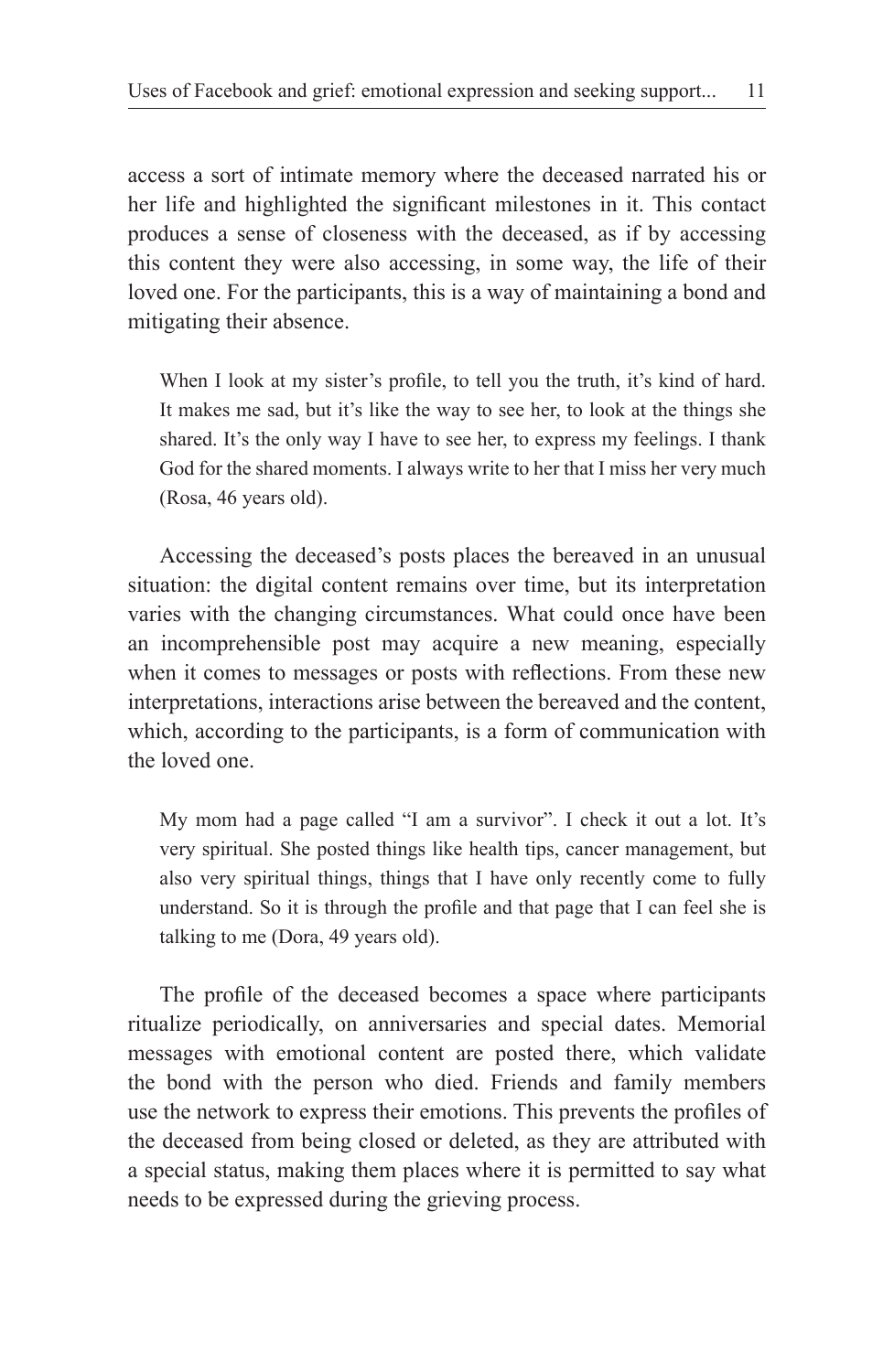I wanted to close my husband's Facebook profile, but I didn't because one of his sisters, every month, on the 16th of every month, posts something on my husband's profile. Every month she posts something on his profile. She makes very nice collages and writes things (Monica, 47 years old).

To cope with the absence they face in everyday life, participants need to give a sense of continuity to the memory of their loved ones. This is where the use of Facebook makes sense, due to its tools for resorting to photos and messages posted previously. This allows for building memories in the present, as the memory is not lodged in a chronological past, but in a construction of subjective history and intimate memory of their loved one.

### Discussion and conclusions

Perluxo and Francisco (2017) point out that Facebook users can choose the audience to which their emotional expression is directed. However, the authors do not take into account that the platform is the one who defines which contacts the posts will reach, due to a function that defines the audience based on their affinities. For this reason, everything a user posts does not appear in the newsfeed of all their contacts. Therefore, no matter how wide the audience is, it will always be limited to the contacts with whom the user interacts most frequently or who have been interested in similar topics to the post. In this context, the expressions of support that bereaved people receive on Facebook are determined by the access that their contacts have to their posts. Thus, they tend to receive likes, comments or messages from people with whom they generally interact.

This is similar to the way in which bereaved people find support in face-to-face settings. Diregrov et al. (2013) indicate that the value the bereaved find in face-to-face support groups is the information available to them related to the members of the group, the processes experienced in the group and the guidance offered. When people participate in faceto-face support groups accompanied by a psychology professional, as occurs in the Bereavement Unit of the San Vicente Funeral Home, they generate processes of identification and recognition among themselves.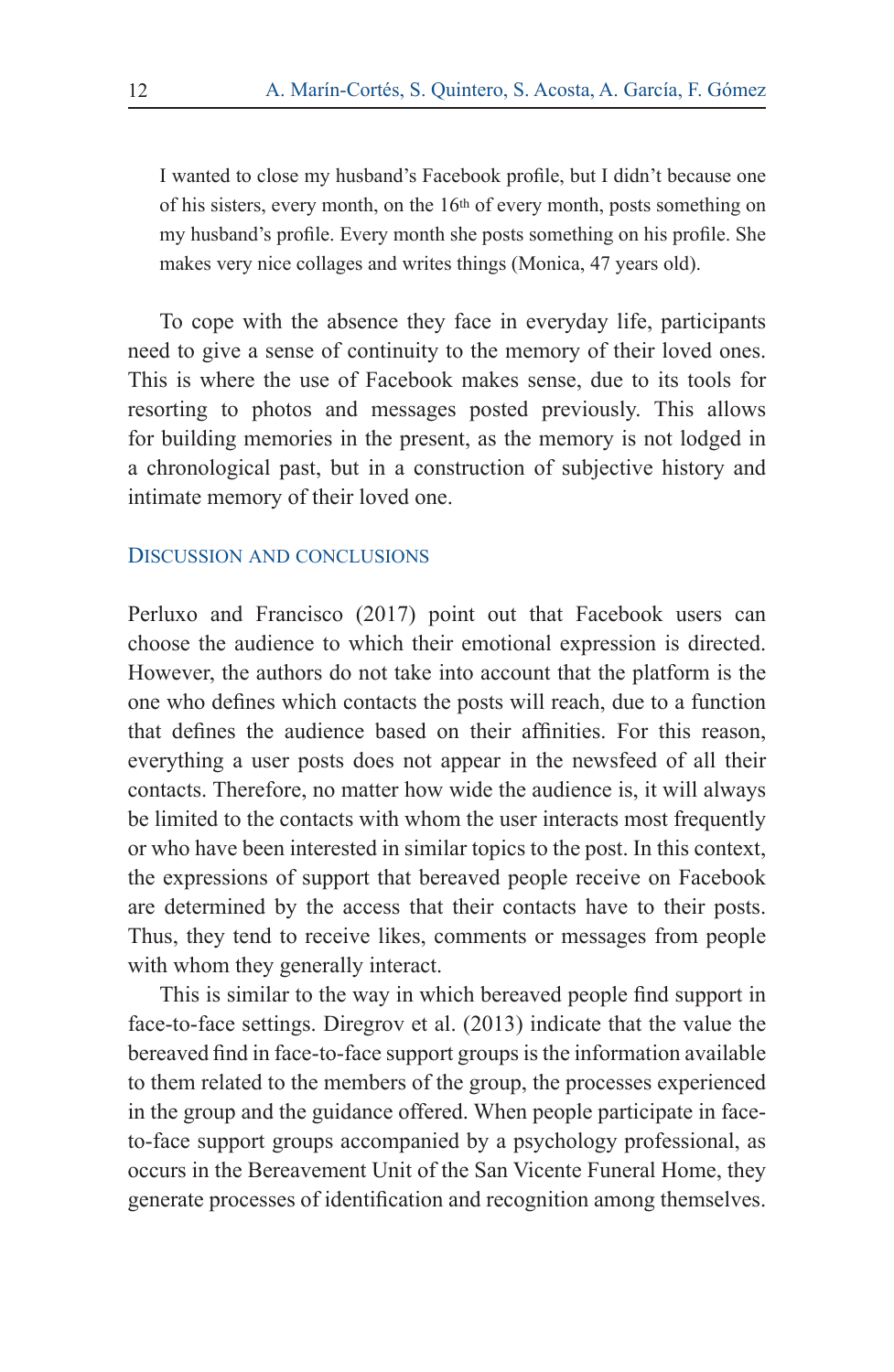According to the above, it is possible to affirm that in both settings –online and face-to-face– the support is not received from all those who know them, but from a specific group of subjects who are aware of the emotional process that the bereaved are going through, due to interaction and communication frameworks that are established both in face-to-face and digital settings.

The use of Facebook is so widespread that expressing an experience of grief on this platform does not seem to question the boundaries between the private and public lives of the bereaved. On the contrary, communicating the death of a loved one through this social network is one of the most common and naturalized actions. This coincides with the findings of Blower and Sharman (2019), indicating that the bereaved usually post the news that someone they love has died on social networks. In this sense, Facebook operates as a personal epitaph that materializes the "voice" of the deceased (Lamilla, 2016).

Facebook is a platform that fulfills multiple functions in the grieving process: it is a means of communication, a channel for emotional expression, a source of information about other social fora, a space for ritualization, a social setting for the new digital performativity, and a tool for seeking social support. During a process of grieving for the loss of a loved one, a social network is far from being a platform that serves only to entertain oneself by looking at travel photos posted by others. On the contrary, Facebook is a diverse and rich source of support for the bereaved during the emotional experience of grieving.

The use of digital social networks favors the processing of grief. One of the tools that enables this is the creation of online support (Hartig & Viola, 2016; Tudela de Marcos & Barrón, 2017). As found in this study, when progress has already been made in processing grief, there appears a desire to accompany others who are just beginning to experience it. That is, there is a transition in the use of Facebook in the grieving process, from the need to receive support, to an interest in offering it to others. Thus, sharing pain with others helps in the process of resolving grief.

Faced with a perceived lack of social support at home, the bereaved see Facebook as a place where they are accepted and can express their emotions with fewer restrictions and without being judged. Joining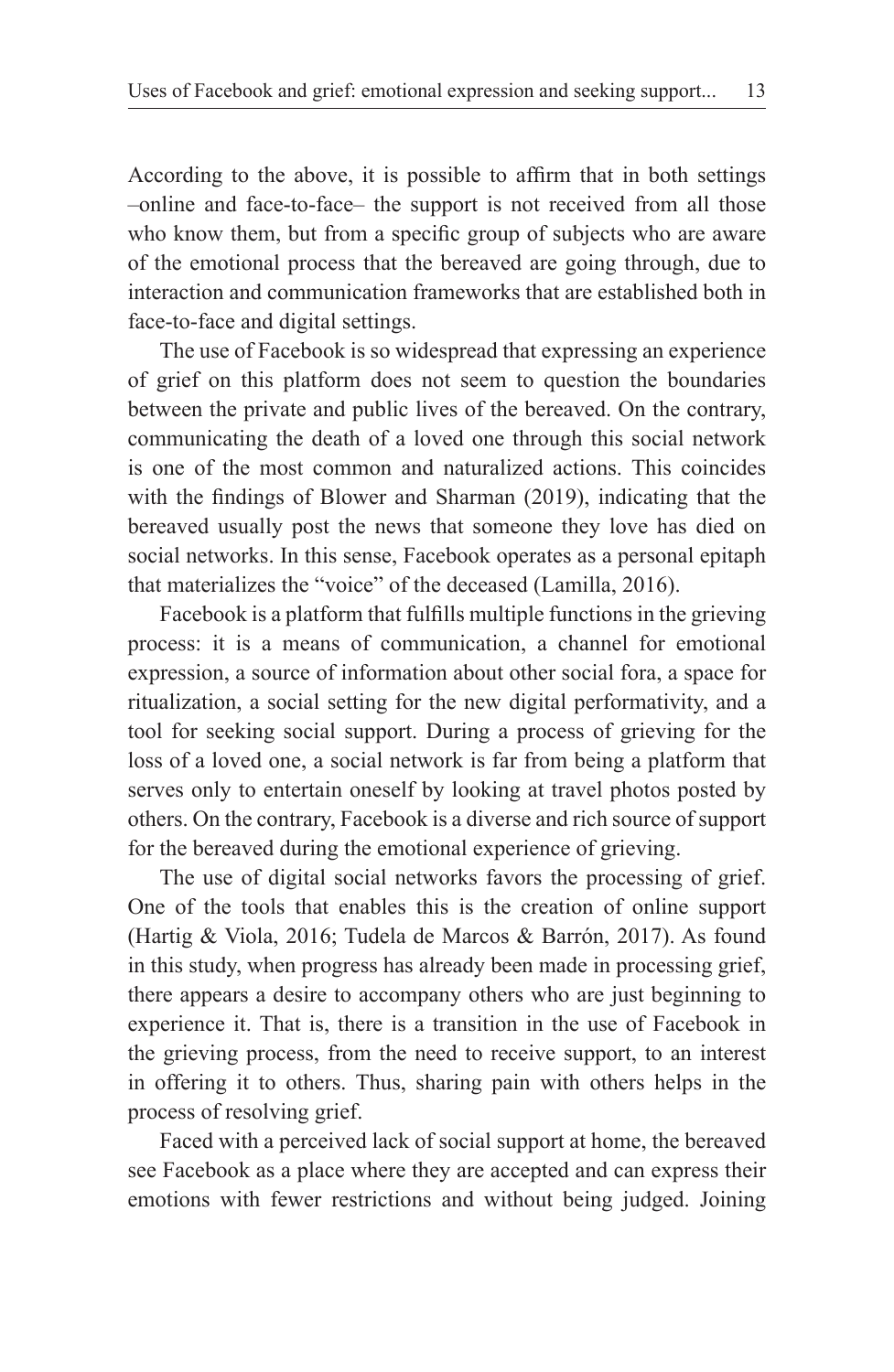online groups that address the topic of grief generates in the bereaved the perception of feeling understood. In addition, this enables the reduction of anxiety and depression symptoms, which are so common during the experience of grief (Glaser et al., 2018). In this way, Facebook becomes a resource for the improvement of mental health (Moore et al., 2019).

To understand Facebook as a space for emotional expression, it is necessary to link it to the Internet as a broader social setting. Only in this way will we be able to understand why people going through a process of grief often use social networks to communicate what they feel. In this regard, Serrano-Puche (2016) points out that the web is both a channel for communicating emotions and a technology that helps to shape and amplify them. In relation to the present research, this means that Facebook is not merely a display of emotions. On the contrary, its structure allows emotions to be expressed in a particular way; that is, they are related to a certain performativity.

In the words of Bossetta (2018), the structure of digital platforms influences the communication and decision-making of Internet users. For this reason, social networks should be interpreted as environments and not simply as technologies that people use. For Bucher and Helmond (2018), each platform possesses its own characteristics and "paths". Although Facebook, Twitter, Instagram, etc. are similar in some of their functionalities, they should be analyzed individually. Therefore, the findings of this research on the use of Facebook during processes of grieving cannot be unquestioningly extended to what might happen on other social networks.

Finally, grief is a process in which emotions are expressed that are important for the restructuring of the experience. However, there are limitations in finding face-to-face settings in which to deal with death, and which provide social support to lessen the pain of the loss. In this context, it is important to generate understanding about the use of tools such as Facebook for processing grief. Given the perceived lack of social support in homes and institutions, people see Facebook as a place where they are accepted, can express themselves, and always find a response from someone. This is a challenge for health and social science professionals who work with people going through processes of grief, as many of the online groups do not have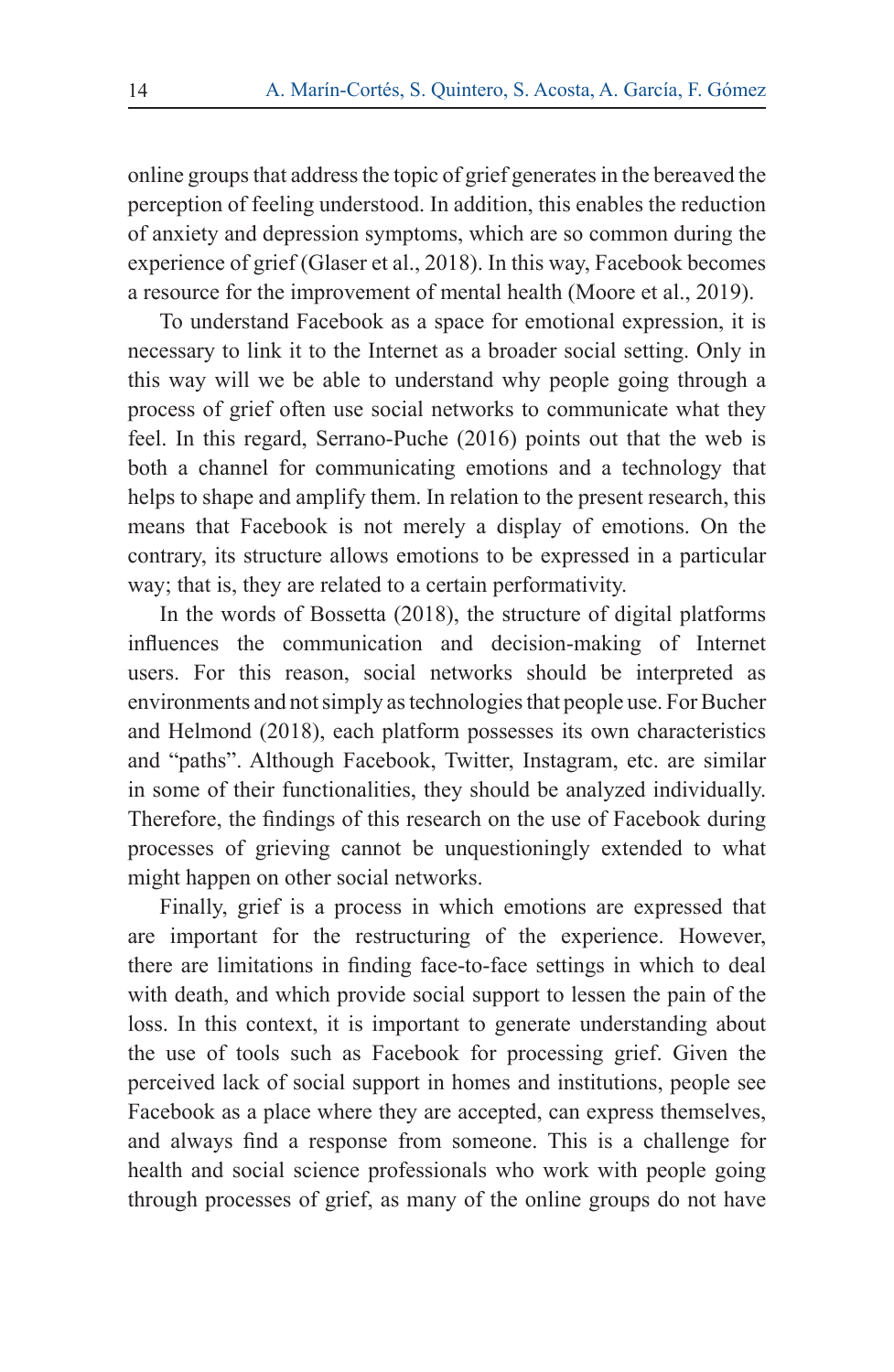the support of professionals such as clinical psychologists, who, from a scientific standpoint, can guide the interactions and the dissemination of content in favor of resolving grief in a healthy way.

# *Bibliographic references*

- Ayala, R. (2008). La metodología fenomenológica-hermenéutica en el campo de la investigación educativa. Posibilidades y primeras experiencias. *Revista de Investigación Educativa*, *26*(2), 409-430. https://revistas.um.es/rie/article/view/94001
- Bermejo, J., Villacieros, M. & Fernandez-Quijano, I. (2016). Escala de mitos en duelo. Relación con el estilo de afrontamiento evitativo y validación psicométrica. *Acción Psicológica*, *13*(2), 129-142. http:// dx.doi.org/10.5944/ap.13.2.15965
- Blower, J. & Sharman, R. (2019). To grieve or not to grieve (online)? Interactions with deceased Facebook friends. *Death Studies*, *45*(3), 167-181. http://dx.doi.org/10.1080/07481187.2019.1626937
- Bossetta, M. (2018). The Digital Architectures of Social Media: Comparing Political Campaigning on Facebook, Twitter, Instagram, and Snapchat in the 2016 U.S. Election. *Journalism & Mass Communication Quarterly*, *95*(2), 471-496. http://dx.doi. org/10.1177/1077699018763307
- Bravo, V. (2017). Coping with dying and deaths at home: how undocumented migrants in the United States experience the process of transnational grieving. *Mortality*, *22*(1), 33-44. http://dx.doi.org/10. 1080/13576275.2016.1192590
- Bucher, T. & Helmond, A. (2018). The Affordances of Social Media Platforms. In J. Burgess, A. Marwick & T. Poell (Eds.), *The SAGE Handbook of Social Media* (pp. 233-253). Sage.
- Cesare, N. & Branstad, J. (2018). Mourning and memory in the twittersphere. *Mortality*, *23*(1), 82-97. http://dx.doi.org/10.1080/13576 275.2017.1319349
- Diregrov, K., Diregrov, A. & Jhonsen, I. (2013). Participants' recommendations for the ideal grief group: a qualitative study. *OMEGA*, *67*(4), 366-377. http://dx.doi.org/10.2190/OM.67.4.b
- Dilmaç, J. A. (2016). The new forms of mourning: Loss and exhibitions of the death of the Internet. *Omega*, *77*(3), 280-295. https:// doi.org/10.1177/0030222816633240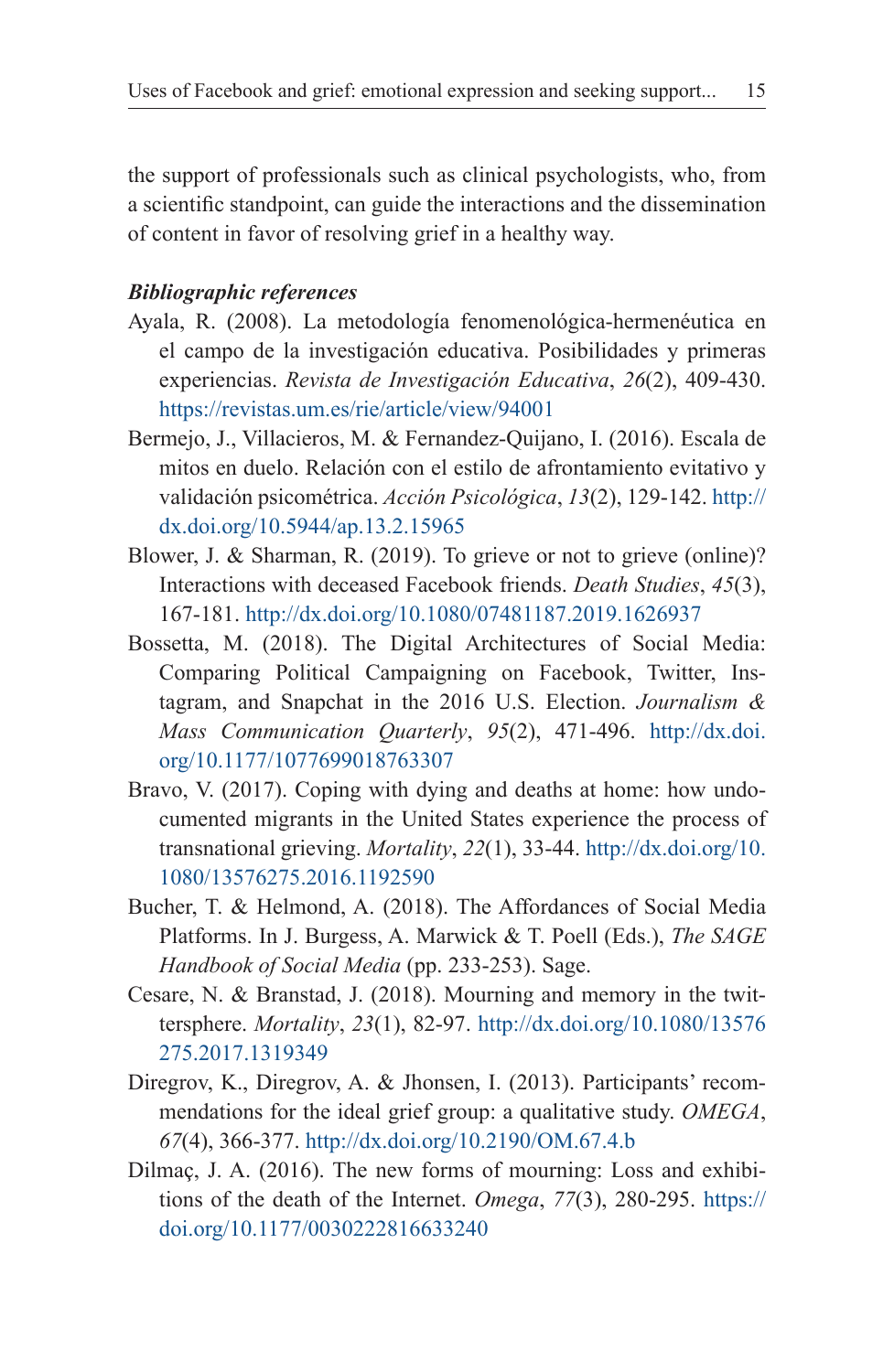- Döveling, K. (2015). Emotion regulation in bereavement: searching for and finding emotional support in social network sites. *New Review of Hypermedia and Multimedia*, *21*(1-2), 106-122. http://dx.doi.org /10.1080/13614568.2014.983558
- Feijoo, B. & García, A. (2016). Mayores universitarios y usos de Facebook. *Comunicación y Hombre. Revista Interdisciplinar de Ciencias de la Comunicación y Humanidades*, *12*, 305-318. https://bit. ly/2FCgzAD
- Gamba-Collazos, H. & Navia, C. (2017). Adaptación del Inventario de Duelo Complicado en población colombiana. *Revista Colombiana de Psicología*, *26*(1), 15-30. https://doi.org/10.15446/rcp. v26n1.51205
- Giaxoglou, K., Döveling, K. & Pitsillides, S. (2017). Networked Emotions: Interdisciplinary Perspectives on Sharing Loss Online. *Journal of Broadcasting & Electronic Media*, *61*(1), 1-10. https://doi.or g/10.1080/08838151.2016.1273927
- Glaser, P., Liu, J., Hakim, M., Vilar, R. & Zhang, R. (2018). Is Social Media Use for Networking Positive or Negative? Offline Social Capital and Internet Addiction as Mediators for the Relationship between Social Media Use and Mental Health. *New Zealand Journal of Psychology*, *47*(3), 12-18. https://bit.ly/2Q5YqwU
- Gross, J. (2008). Emotion regulation. In M. Lewis, J. M. Haviland-Jones & L. Feldmann Barrett (Eds.), *Handbook of emotions* (pp. 497-512). Guilford Press.
- Gurevich, A. (2016). El tiempo todo en Facebook. *Aposta. Revista de Ciencias Sociales*, *69*, 217-238. https://bit.ly/34dgkX6
- Hartig, J. & Viola, J. (2016). Online Grief Support Communities: Therapeutic Benefits of Membership. *OMEGA-Journal of Death and Dying*, *73*(1), 29-41. https://doi.org/10.1177/0030222815575698
- Keskinen, N., Kaunonen, M. & Aho, A. L. (2019). How loved ones express grief after the death of a child by sharing photographs on Facebook. *Journal of Loss and Trauma*, *24*(7), 609-624. https://doi. org/10.1080/15325024.2019.1586186
- Lamilla, E. (2016). Perfiles anhelados. Correspondencia de lenguajes y estéticas entre el Cementerio Museo San Pedro y la red social Facebook. *Antípoda. Revista de Antropología y Arqueología*, *26*, 115-132. http://dx.doi.org/10.7440/antipoda26.2016.05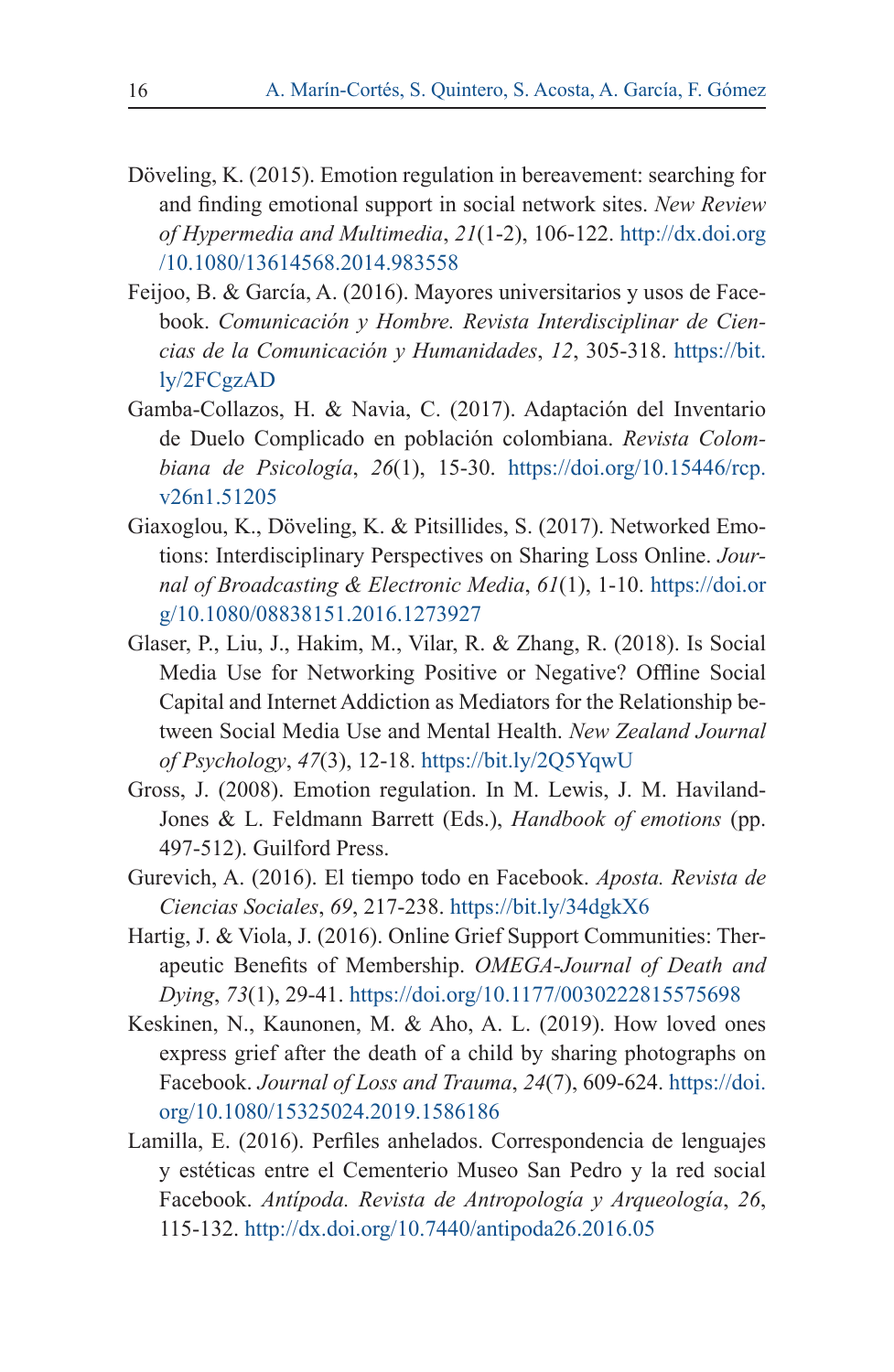- Lambert, A., Nansen, B. & Arnold, M. (2018). Algorithmic memorial videos: Contextualising automated curation. *Memory Studies*, *11*(2), 156-171. https://doi.org/10.1177%2F1750698016679221
- Monge, V. (2015). La codificación en el método de investigación de la grounded theory o teoría fundamentada. *Innovaciones Educativas*, *17*(22), 77-84. https://doi.org/10.22458/ie.v17i22.1100
- Moore, J., Magee, S., Gamreklidze, E. &. Kowalewski, J. (2019). Social Media Mourning: Using Grounded Theory to Explore How People Grieve on Social Networking Sites. *Omega: Journal of Death & Dying*, *79*(3), 231-259. http://dx.doi. org/10.1177/0030222817709691
- Moyer, L. & Enck, S. (2018). Is my grief too public for you? The digitalization of grief on Facebook. *Death Studies*, *44*(2), 89-97. https:// doi.org/10.1080/07481187.2018.1522388
- Perluxo, D. & Francisco, R. (2017). The Use of Facebook in the Maternal Grief Process: An Exploratory Qualitative Study. *Death Studies*, *42*(2), 79-88. https://doi.org/10.1080/07481187.2017.1334011
- Salgado, A. (2007). Investigación cualitativa: diseños, evaluación del rigor metodológico y retos. *Liberabit*, *13*(13), 71-78. https://bit. ly/3aFgkjQ
- Schettini, P. & Cortazzo, I. (2016). *Técnicas y estrategias en la investigación cualitativa*. Editorial de la Universidad de la Plata.
- Serrano-Puche, J. (2016). Internet y emociones: nuevas tendencias en un campo de investigación emergente. *Comunicar*, *46*(24), 19-26. http://dx.doi.org/10.3916/C46-2016-02
- Strauss, A. & Corbin, J. (2002). *Bases de la investigación cualitativa. Técnicas y procedimientos para desarrollar la teoría fundamentada*. Contus.
- Tudela de Marcos, S. & Barrón, A. (2017). Redes sociales: del ciberacoso a los grupos de apoyo online con víctimas de acoso escolar. *Escritos de Psicología*, *10*(3), 167-177. http://dx.doi.org/10.5231/ psy.writ.2017.3011
- Willis, E. & Ferrucci, P. (2017). Mourning and Grief on Facebook: An Examination of Motivations for Interacting with the Deceased. *Omega: Journal of Death & Dying*, *76*(2), 122-140, https://doi. org/10.1177/0030222816688284